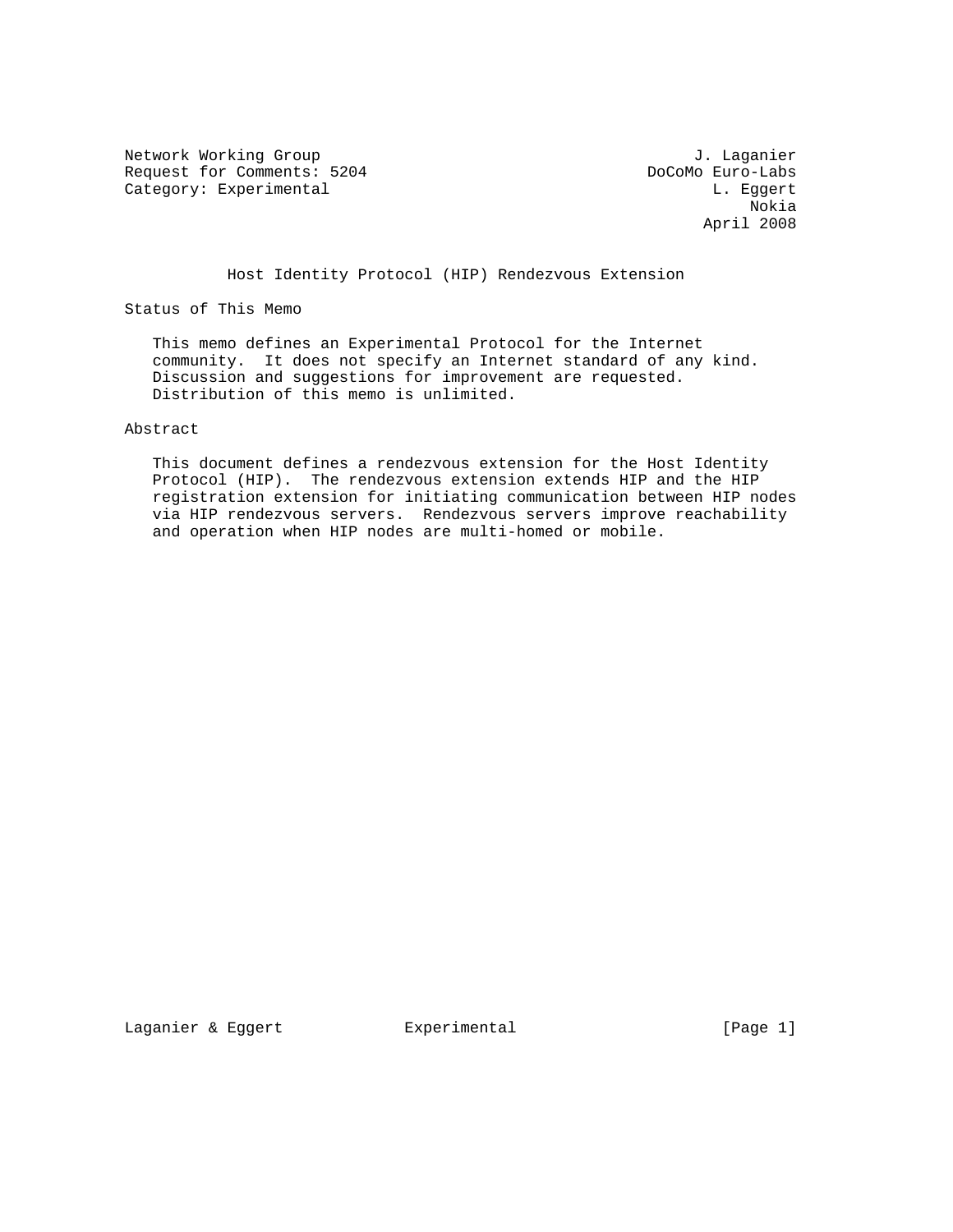Table of Contents

|                                            |  |  |  |  |  | -3  |
|--------------------------------------------|--|--|--|--|--|-----|
| 2.                                         |  |  |  |  |  | 3   |
| 3. Overview of Rendezvous Server Operation |  |  |  |  |  | 4   |
| 3.1.                                       |  |  |  |  |  | 5   |
| 3.2. Rendezvous Client Registration        |  |  |  |  |  | 6   |
| 3.3. Relaying the Base Exchange            |  |  |  |  |  | 6   |
| 4. Rendezvous Server Extensions            |  |  |  |  |  | 7   |
| 4.1. RENDEZVOUS Registration Type          |  |  |  |  |  | 7   |
| 4.2. Parameter Formats and Processing      |  |  |  |  |  | 8   |
| 4.2.1. RVS_HMAC Parameter 8                |  |  |  |  |  |     |
| 4.2.2.                                     |  |  |  |  |  | - 9 |
| 4.2.3. VIA RVS Parameter 10                |  |  |  |  |  |     |
| 4.3. Modified Packets Processing 10        |  |  |  |  |  |     |
| 4.3.1. Processing Outgoing Il Packets 10   |  |  |  |  |  |     |
| 4.3.2. Processing Incoming Il Packets 11   |  |  |  |  |  |     |
| 4.3.3. Processing Outgoing R1 Packets 11   |  |  |  |  |  |     |
| 4.3.4. Processing Incoming R1 Packets 11   |  |  |  |  |  |     |
| 5.<br>Security Considerations 12           |  |  |  |  |  |     |
| 6                                          |  |  |  |  |  |     |
| $7$ .                                      |  |  |  |  |  |     |
| $\mathsf{R}$                               |  |  |  |  |  |     |
| Normative References 13<br>8 1             |  |  |  |  |  |     |
| 8.2.<br>Informative References 14          |  |  |  |  |  |     |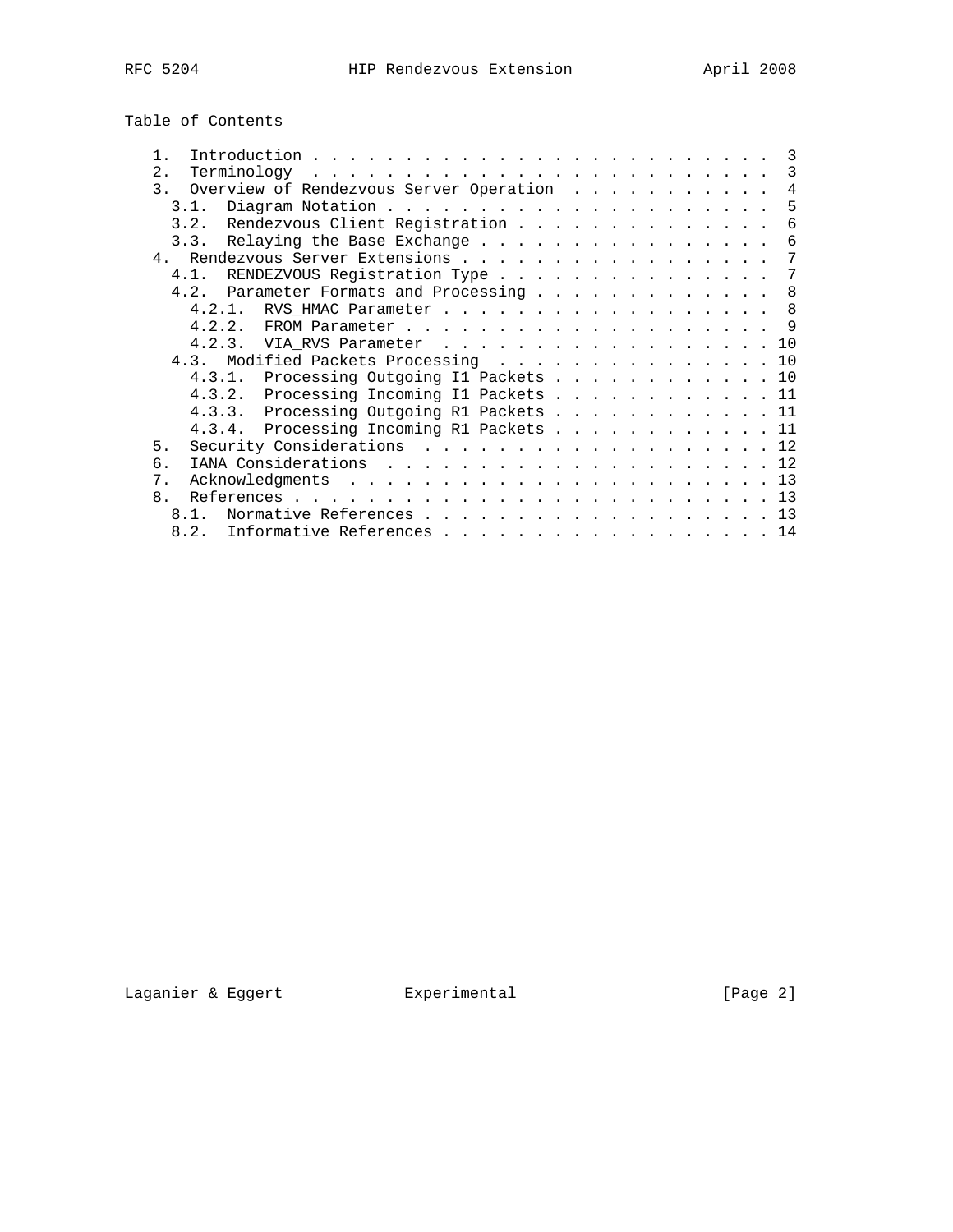## 1. Introduction

 The Host Identity Protocol (HIP) Architecture [RFC4423] introduces the rendezvous mechanism to help a HIP node to contact a frequently moving HIP node. The rendezvous mechanism involves a third party, the rendezvous server (RVS), which serves as an initial contact point ("rendezvous point") for its clients. The clients of an RVS are HIP nodes that use the HIP Registration Extension [RFC5203] to register their HIT->IP address mappings with the RVS. After this registration, other HIP nodes can initiate a base exchange using the IP address of the RVS instead of the current IP address of the node they attempt to contact. Essentially, the clients of an RVS become reachable at the RVS's IP address. Peers can initiate a HIP base exchange with the IP address of the RVS, which will relay this initial communication such that the base exchange may successfully complete.

2. Terminology

 This section defines terms used throughout the remainder of this specification.

 The key words "MUST", "MUST NOT", "REQUIRED", "SHALL", "SHALL NOT", "SHOULD", "SHOULD NOT", "RECOMMENDED", "MAY", and "OPTIONAL" in this document are to be interpreted as described in RFC 2119 [RFC2119].

 In addition to the terminology defined in the HIP specification [RFC5201] and the HIP Registration Extension [RFC5203], this document defines and uses the following terms:

Rendezvous Service

 A HIP service provided by a rendezvous server to its rendezvous clients. The rendezvous server offers to relay some of the arriving base exchange packets between the initiator and responder.

 Rendezvous Server (RVS) A HIP registrar providing rendezvous service.

Rendezvous Client

 A HIP requester that has registered for rendezvous service at a rendezvous server.

 Rendezvous Registration A HIP registration for rendezvous service, established between a rendezvous server and a rendezvous client.

Laganier & Eggert Experimental France (Page 3)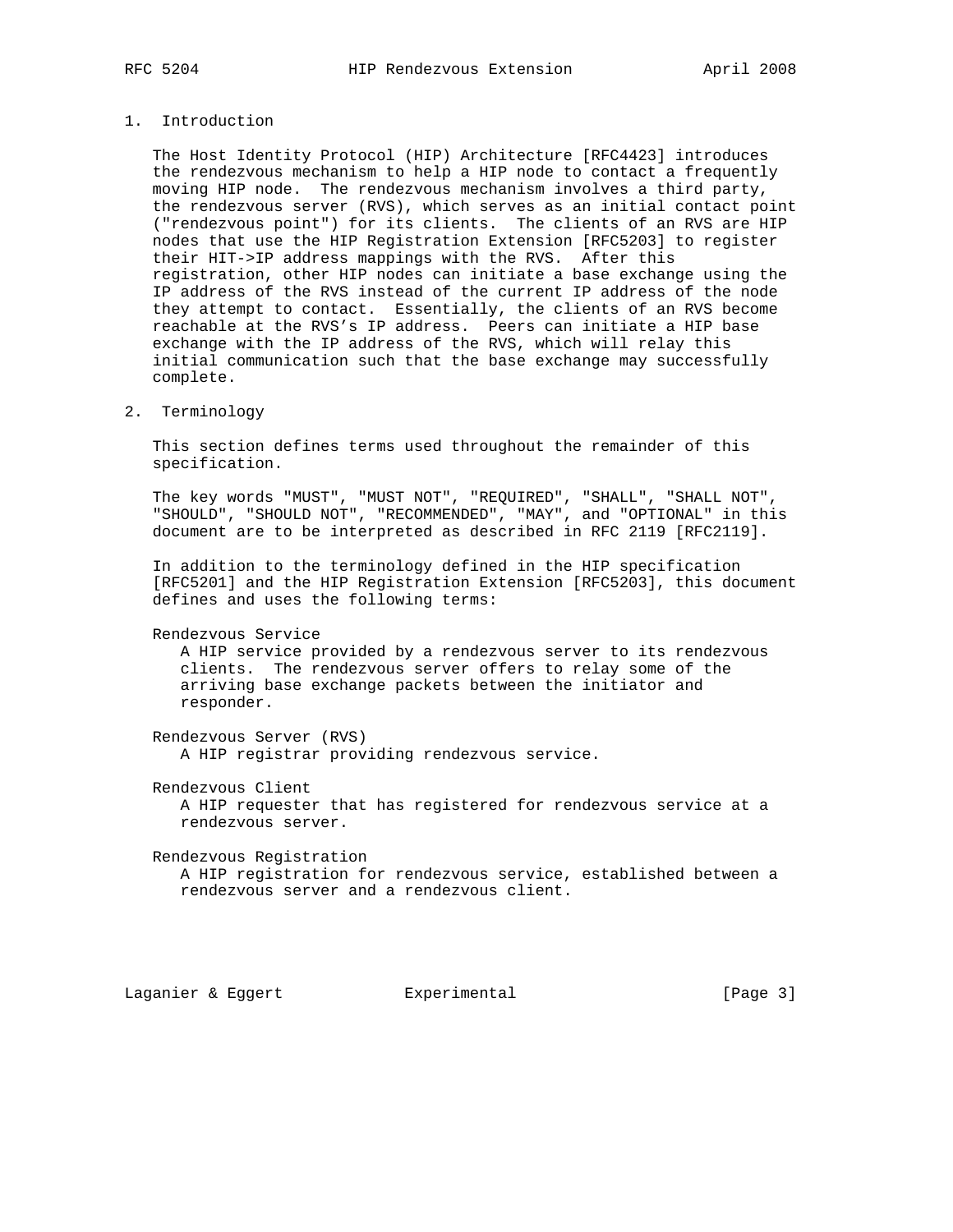## 3. Overview of Rendezvous Server Operation

 Figure 1 shows a simple HIP base exchange without a rendezvous server, in which the initiator initiates the exchange directly with the responder by sending an I1 packet to the responder's IP address, as per the HIP specification [RFC5201].



Figure 1: HIP base exchange without rendezvous server.

 The End-Host Mobility and Multihoming with the Host Identity Protocol specification [RFC5206] allows a HIP node to notify its peers about changes in its set of IP addresses. This specification presumes initial reachability of the two nodes with respect to each other.

 However, such a HIP node MAY also want to be reachable to other future correspondent peers that are unaware of its location change. The HIP Architecture [RFC4423] introduces rendezvous servers with whom a HIP node MAY register its host identity tags (HITs) and current IP addresses. An RVS relays HIP packets arriving for these HITs to the node's registered IP addresses. When a HIP node has registered with an RVS, it SHOULD record the IP address of its RVS in its DNS record, using the HIP DNS resource record type defined in the HIP DNS Extension [RFC5205].



Figure 2: HIP base exchange with a rendezvous server.

 Figure 2 shows a HIP base exchange involving a rendezvous server. It is assumed that HIP node R previously registered its HITs and current IP addresses with the RVS, using the HIP Registration Extension [RFC5203]. When the initiator I tries to establish contact with the

Laganier & Eggert Experimental Formula (Page 4)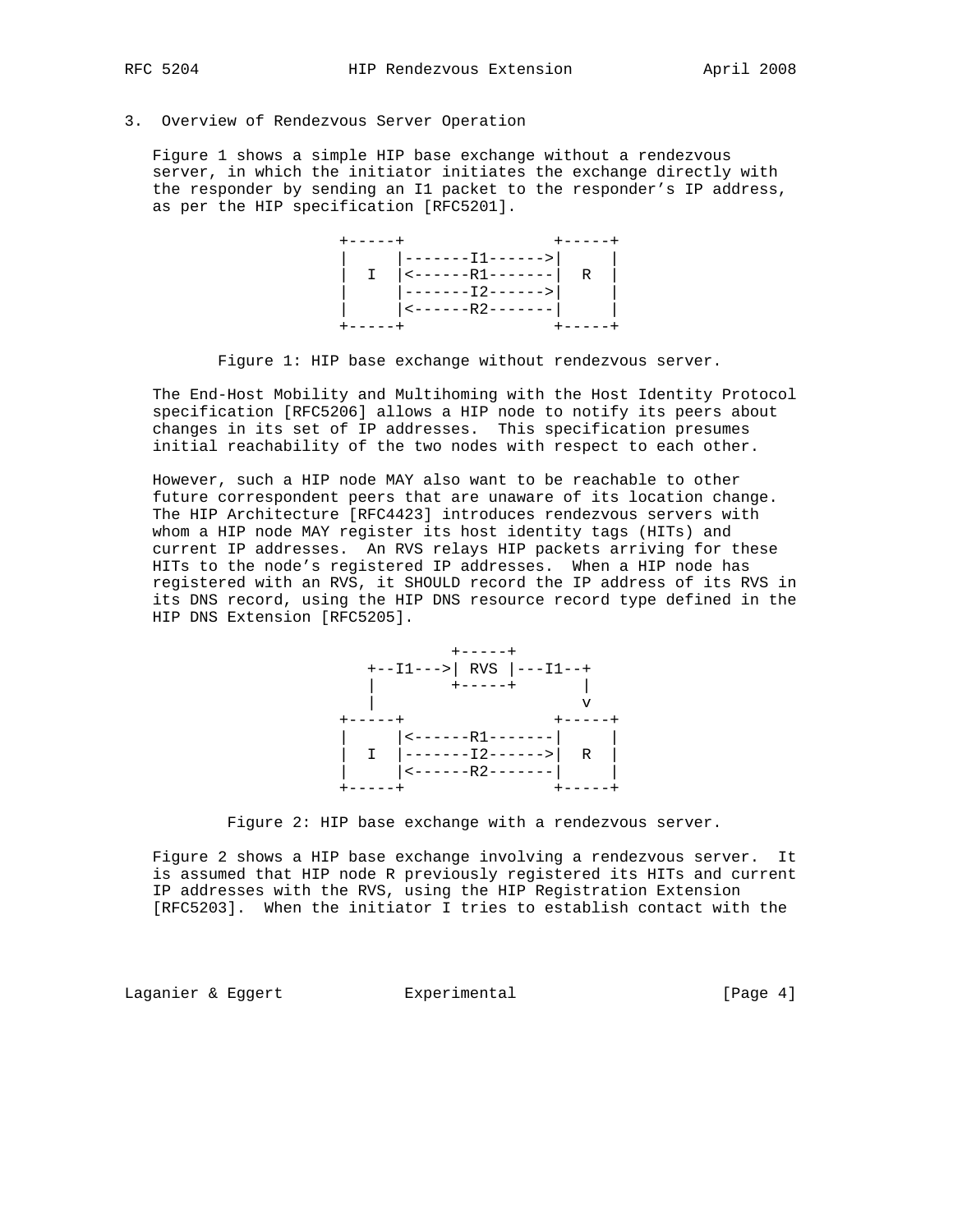responder R, it must send the I1 of the base exchange either to one of R's IP addresses (if known via DNS or other means) or to one of R's rendezvous servers. Here, I obtains the IP address of R's rendezvous server from R's DNS record and then sends the I1 packet of the HIP base exchange to RVS. RVS, noticing that the HIT contained in the arriving I1 packet is not one of its own, MUST check its current registrations to determine if it needs to relay the packets. Here, it determines that the HIT belongs to R and then relays the I1 packet to the registered IP address. R then completes the base exchange without further assistance from RVS by sending an R1 directly to the I's IP address, as obtained from the I1 packet. In this specification, the client of the RVS is always the responder. However, there might be reasons to allow a client to initiate a base exchange through its own RVS, like NAT and firewall traversal. This specification does not address such scenarios, which should be specified in other documents.

#### 3.1. Diagram Notation

| Notation | Significance                                                                                                             |
|----------|--------------------------------------------------------------------------------------------------------------------------|
| I, R     | I and R are the respective source and destination IP<br>addresses in the IP header.                                      |
|          | HIT-I, HIT-R    HIT-I and HIT-R are the initiator's and the<br>responder's HITs in the packet, respectively.             |
| REG REQ  | A REG_REQUEST parameter is present in the HIP header.                                                                    |
| REG RES  | A REG RESPONSE parameter is present in the HIP header.                                                                   |
| FROM: I  | A FROM parameter containing the IP address I is<br>present in the HIP header.                                            |
| RVS HMAC | An RVS HMAC parameter containing an HMAC keyed with the<br>appropriate registration key is present in the HIP<br>header. |
| VIA:RVS  | A VIA RVS parameter containing the IP address RVS of a<br>rendezvous server is present in the HIP header.                |
|          |                                                                                                                          |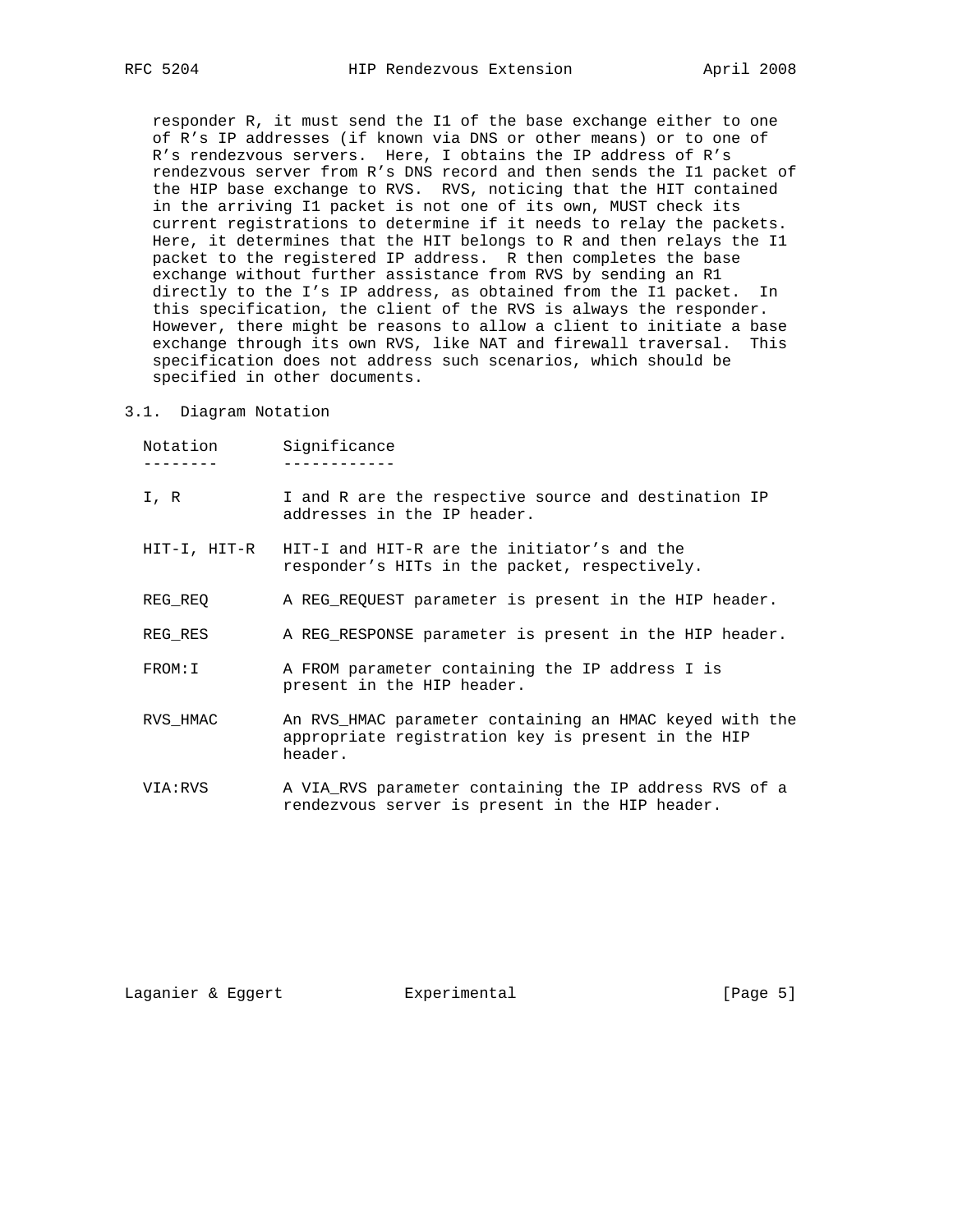## 3.2. Rendezvous Client Registration

 Before a rendezvous server starts to relay HIP packets to a rendezvous client, the rendezvous client needs to register with it to receive rendezvous service by using the HIP Registration Extension [RFC5203] as illustrated in the following schema:



Rendezvous client registering with a rendezvous server.

#### 3.3. Relaying the Base Exchange

 If a HIP node and one of its rendezvous servers have a rendezvous registration, the rendezvous servers relay inbound I1 packets (that contain one of the client's HITs) by rewriting the IP header. They replace the destination IP address of the I1 packet with one of the IP addresses of the owner of the HIT, i.e., the rendezvous client. They MUST also recompute the IP checksum accordingly.

 Because of egress filtering on the path from the RVS to the client [RFC2827][RFC3013], a HIP rendezvous server SHOULD replace the source IP address, i.e., the IP address of I, with one of its own IP addresses. The replacement IP address SHOULD be chosen according to relevant IPv4 and IPv6 specifications [RFC1122][RFC3484]. Because this replacement conceals the initiator's IP address, the RVS MUST append a FROM parameter containing the original source IP address of the packet. This FROM parameter MUST be integrity protected by an RVS\_HMAC keyed with the corresponding rendezvous registration integrity key [RFC5203].

Laganier & Eggert Experimental Formula (Page 6)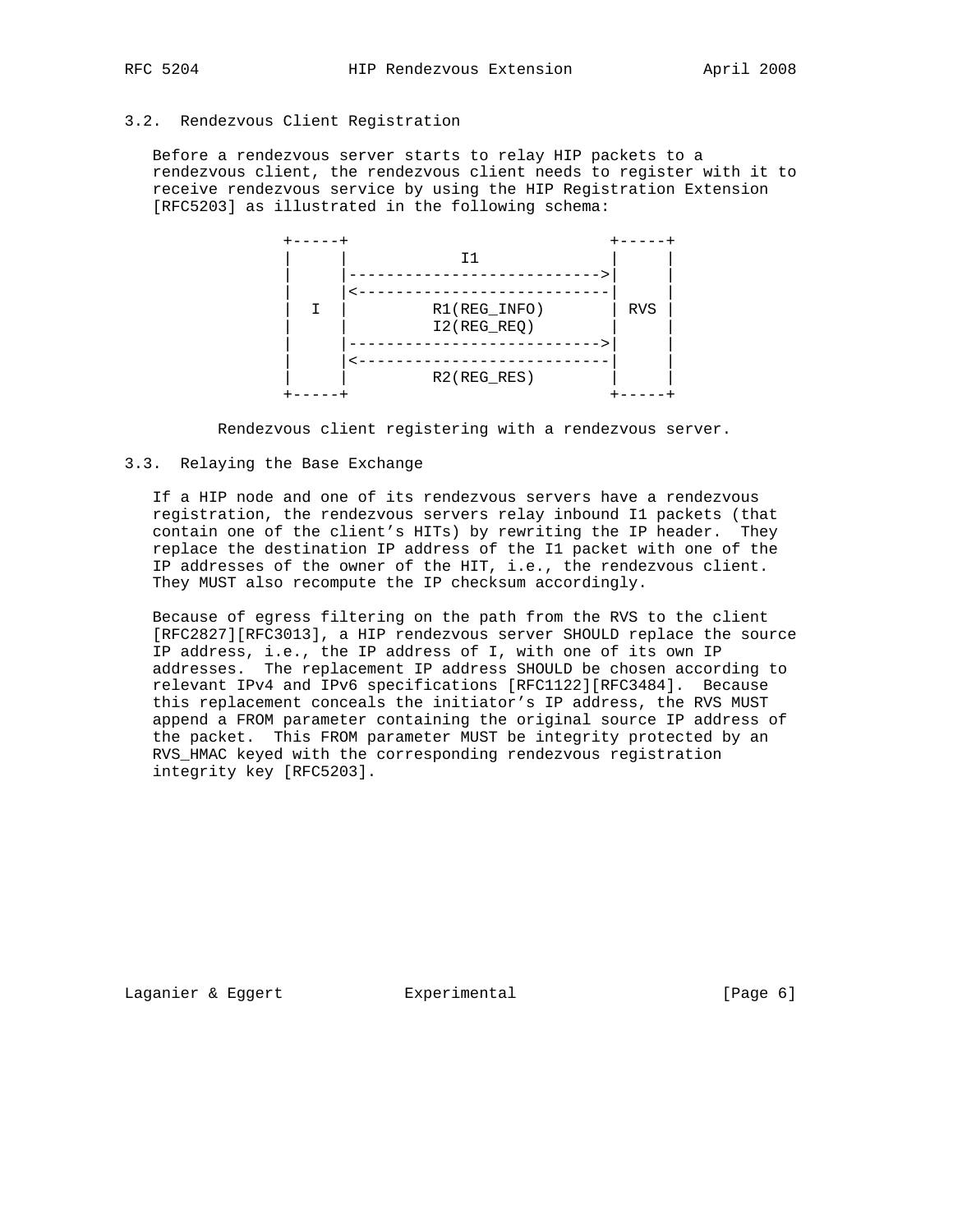

Rendezvous server rewriting IP addresses.

 This modification of HIP packets at a rendezvous server can be problematic because the HIP protocol uses integrity checks. Because the I1 does not include HMAC or SIGNATURE parameters, these two end to-end integrity checks are unaffected by the operation of rendezvous servers.

 The RVS SHOULD verify the checksum field of an I1 packet before doing any modifications. After modification, it MUST recompute the checksum field using the updated HIP header, which possibly included new FROM and RVS\_HMAC parameters, and a pseudo-header containing the updated source and destination IP addresses. This enables the responder to validate the checksum of the I1 packet "as is", without having to parse any FROM parameters.

4. Rendezvous Server Extensions

 This section describes extensions to the HIP Registration Extension [RFC5203], allowing a HIP node to register with a rendezvous server for rendezvous service and notify the RVS aware of changes to its current location. It also describes an extension to the HIP specification [RFC5201] itself, allowing establishment of HIP associations via one or more HIP rendezvous server(s).

4.1. RENDEZVOUS Registration Type

 This specification defines an additional registration for the HIP Registration Extension [RFC5203] that allows registering with a rendezvous server for rendezvous service.

Laganier & Eggert Experimental France (Page 7)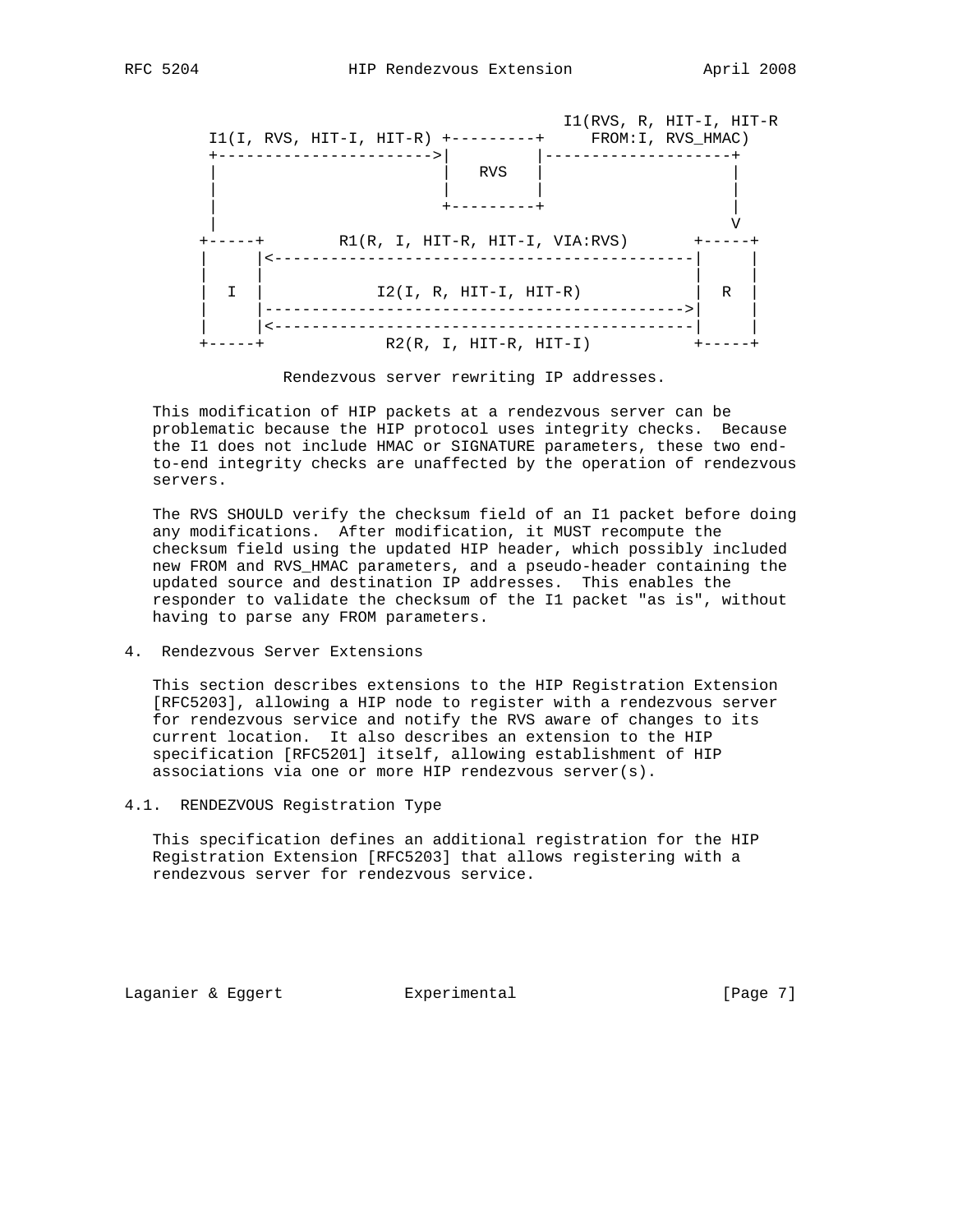Number Registration Type ------ ----------------- 1 RENDEZVOUS

4.2. Parameter Formats and Processing

4.2.1. RVS\_HMAC Parameter

 The RVS\_HMAC is a non-critical parameter whose only difference with the HMAC parameter defined in the HIP specification [RFC5201] is its "type" code. This change causes it to be located after the FROM parameter (as opposed to the HMAC):

 Type 65500 Length Variable. Length in octets, excluding Type, Length, and Padding. HMAC HMAC computed over the HIP packet, excluding the RVS\_HMAC parameter and any following parameters. The HMAC is keyed with the appropriate HIP integrity key (HIP-lg or HIP-gl) established when rendezvous registration happened. The HIP "checksum" field MUST be set to zero, and the HIP header length in the HIP common header

 MUST be calculated not to cover any excluded parameter when the HMAC is calculated. The size of the HMAC is the natural size of the hash computation output depending on the used hash function.

 To allow a rendezvous client and its RVS to verify the integrity of packets flowing between them, both SHOULD protect packets with an added RVS\_HMAC parameter keyed with the HIP-lg or HIP-gl integrity key established while registration occurred. A valid RVS\_HMAC SHOULD be present on every packet flowing between a client and a server and MUST be present when a FROM parameter is processed.

Laganier & Eggert Experimental France (Page 8)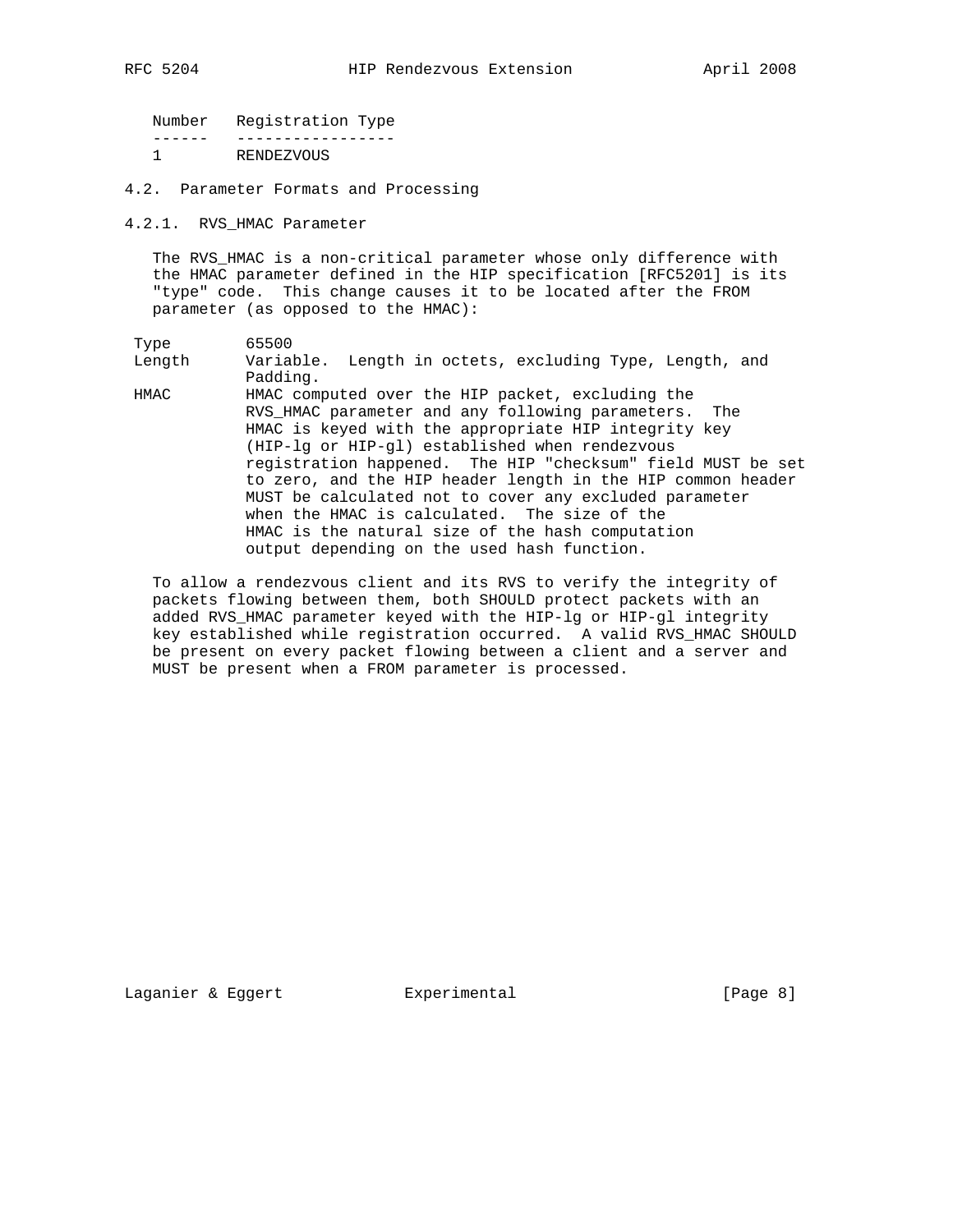## 4.2.2. FROM Parameter

| 0               |                  |                                                           |     |  |  |
|-----------------|------------------|-----------------------------------------------------------|-----|--|--|
| $\Omega$        |                  | 1 2 3 4 5 6 7 8 9 0 1 2 3 4 5 6 7 8 9 0 1 2 3 4 5 6 7 8 9 | 0 1 |  |  |
| $+ - + - + - +$ |                  |                                                           |     |  |  |
|                 | Type             | Length                                                    |     |  |  |
|                 | -+-+-+-+-+-+-+-+ | -+-+-+-+-+-+-+<br>-+-+-+-+-+-+-+-+-+-+                    |     |  |  |
|                 |                  |                                                           |     |  |  |
|                 |                  | Address                                                   |     |  |  |
|                 |                  |                                                           |     |  |  |
|                 |                  |                                                           |     |  |  |
|                 |                  |                                                           |     |  |  |
|                 |                  |                                                           |     |  |  |
| Type            | 65498            |                                                           |     |  |  |
| Length          | 16               |                                                           |     |  |  |
| Address         |                  | An IPv6 address or an IPv4-in-IPv6 format IPv4 address.   |     |  |  |

 A rendezvous server MUST add a FROM parameter containing the original source IP address of a HIP packet whenever the source IP address in the IP header is rewritten. If one or more FROM parameters are already present, the new FROM parameter MUST be appended after the existing ones.

 Whenever an RVS inserts a FROM parameter, it MUST insert an RVS\_HMAC protecting the packet integrity, especially the IP address included in the FROM parameter.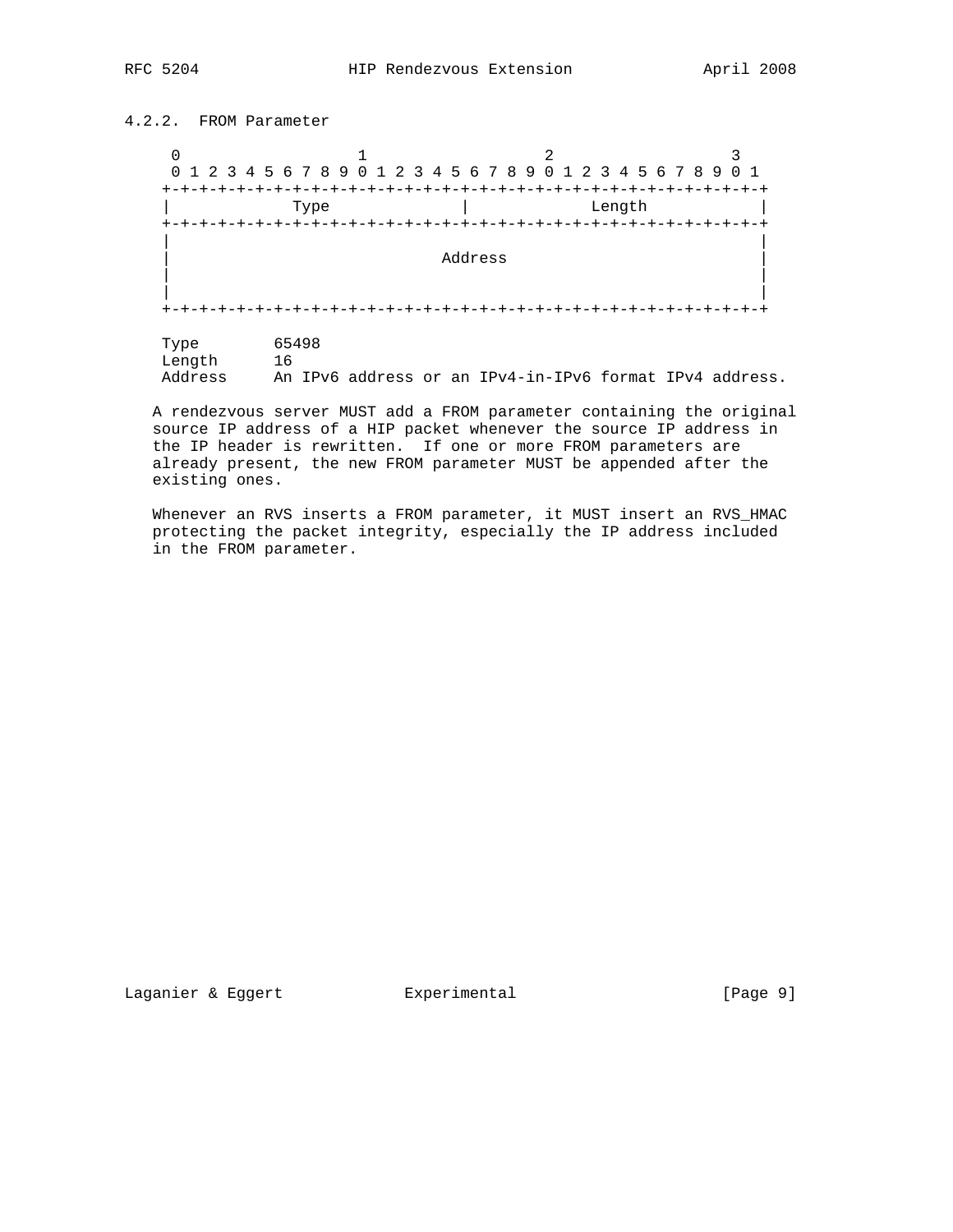4.2.3. VIA\_RVS Parameter

## $0$  and  $1$  and  $2$  3 0 1 2 3 4 5 6 7 8 9 0 1 2 3 4 5 6 7 8 9 0 1 2 3 4 5 6 7 8 9 0 1 +-+-+-+-+-+-+-+-+-+-+-+-+-+-+-+-+-+-+-+-+-+-+-+-+-+-+-+-+-+-+-+-+ | Type | Length | +-+-+-+-+-+-+-+-+-+-+-+-+-+-+-+-+-+-+-+-+-+-+-+-+-+-+-+-+-+-+-+-+ | | | Address | | | | | +-+-+-+-+-+-+-+-+-+-+-+-+-+-+-+-+-+-+-+-+-+-+-+-+-+-+-+-+-+-+-+-+ . . . . . . +-+-+-+-+-+-+-+-+-+-+-+-+-+-+-+-+-+-+-+-+-+-+-+-+-+-+-+-+-+-+-+-+ | | | Address | | | | | +-+-+-+-+-+-+-+-+-+-+-+-+-+-+-+-+-+-+-+-+-+-+-+-+-+-+-+-+-+-+-+-+

| Type    | 65502 |          |  |                                                         |  |  |
|---------|-------|----------|--|---------------------------------------------------------|--|--|
| Lenath  |       | Variable |  |                                                         |  |  |
| Address |       |          |  | An IPv6 address or an IPv4-in-IPv6 format IPv4 address. |  |  |

 After the responder receives a relayed I1 packet, it can begin to send HIP packets addressed to the initiator's IP address, without further assistance from an RVS. For debugging purposes, it MAY include a subset of the IP addresses of its RVSs in some of these packets. When a responder does so, it MUST append a newly created VIA\_RVS parameter at the end of the HIP packet. The main goal of using the VIA\_RVS parameter is to allow operators to diagnose possible issues encountered while establishing a HIP association via an RVS.

### 4.3. Modified Packets Processing

 The following subsections describe the differences of processing of I1 and R1 while a rendezvous server is involved in the base exchange.

 An initiator SHOULD NOT send an opportunistic I1 with a NULL destination HIT to an IP address that is known to be a rendezvous server address, unless it wants to establish a HIP association with the rendezvous server itself and does not know its HIT.

Laganier & Eggert Experimental [Page 10]

<sup>4.3.1.</sup> Processing Outgoing I1 Packets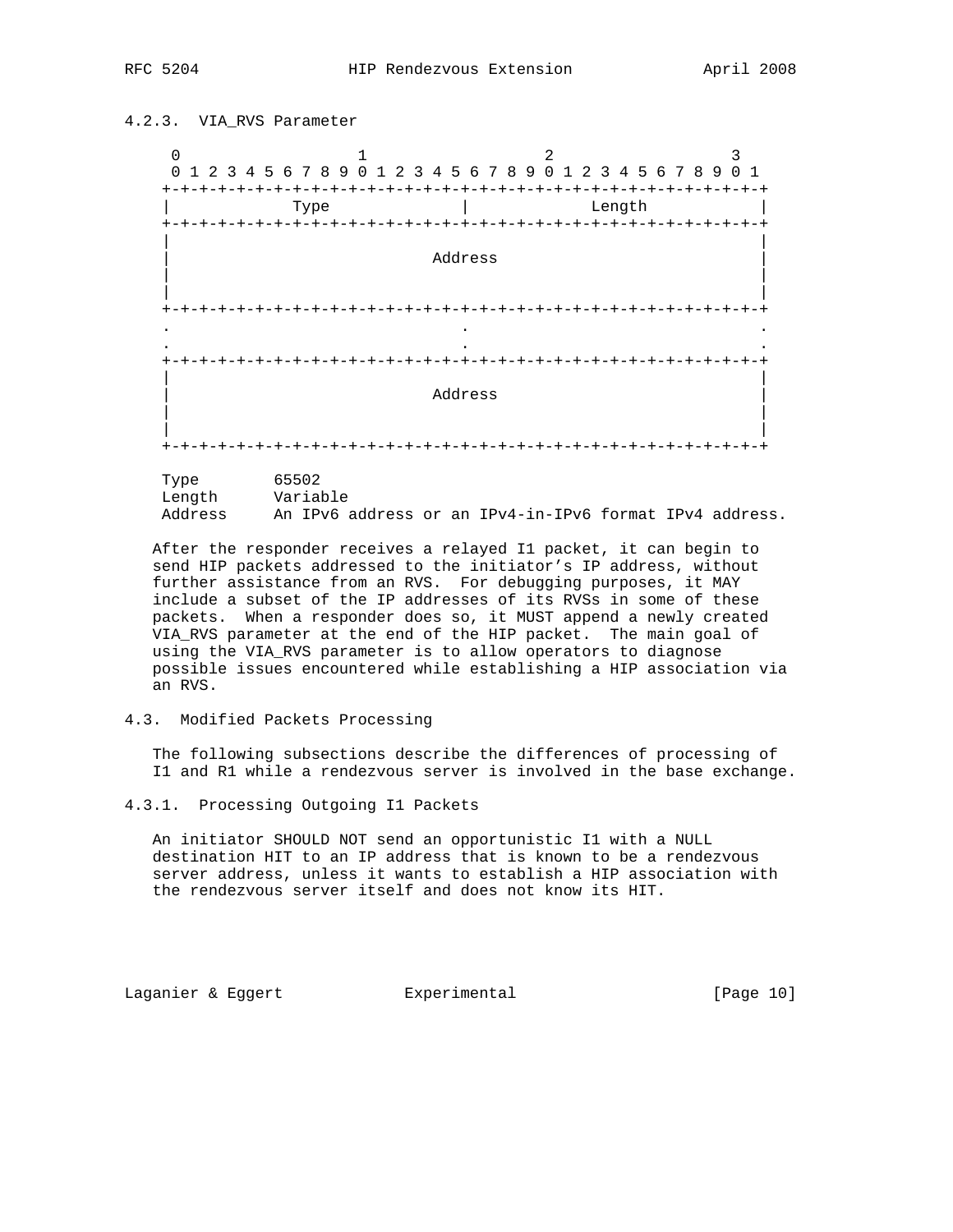When an RVS rewrites the source IP address of an I1 packet due to egress filtering, it MUST add a FROM parameter to the I1 that contains the initiator's source IP address. This FROM parameter MUST be protected by an RVS\_HMAC keyed with the integrity key established at rendezvous registration.

### 4.3.2. Processing Incoming I1 Packets

 When a rendezvous server receives an I1 whose destination HIT is not its own, it consults its registration database to find a registration for the rendezvous service established by the HIT owner. If it finds an appropriate registration, it relays the packet to the registered IP address. If it does not find an appropriate registration, it drops the packet.

 A rendezvous server SHOULD interpret any incoming opportunistic I1 (i.e., an I1 with a NULL destination HIT) as an I1 addressed to itself and SHOULD NOT attempt to relay it to one of its clients.

 When a rendezvous client receives an I1, it MUST validate any present RVS\_HMAC parameter. If the RVS\_HMAC cannot be verified, the packet SHOULD be dropped. If the RVS\_HMAC cannot be verified and a FROM parameter is present, the packet MUST be dropped.

 A rendezvous client acting as responder SHOULD drop opportunistic I1s that include a FROM parameter, because this indicates that the I1 has been relayed.

4.3.3. Processing Outgoing R1 Packets

 When a responder replies to an I1 relayed via an RVS, it MUST append to the regular R1 header a VIA\_RVS parameter containing the IP addresses of the traversed RVSs.

4.3.4. Processing Incoming R1 Packets

 The HIP specification [RFC5201] mandates that a system receiving an R1 MUST first check to see if it has sent an I1 to the originator of the R1 (i.e., the system is in state I1-SENT). When the R1 is replying to a relayed I1, this check SHOULD be based on HITs only. In case the IP addresses are also checked, then the source IP address MUST be checked against the IP address included in the VIA\_RVS parameter.

Laganier & Eggert Experimental Formula (Page 11)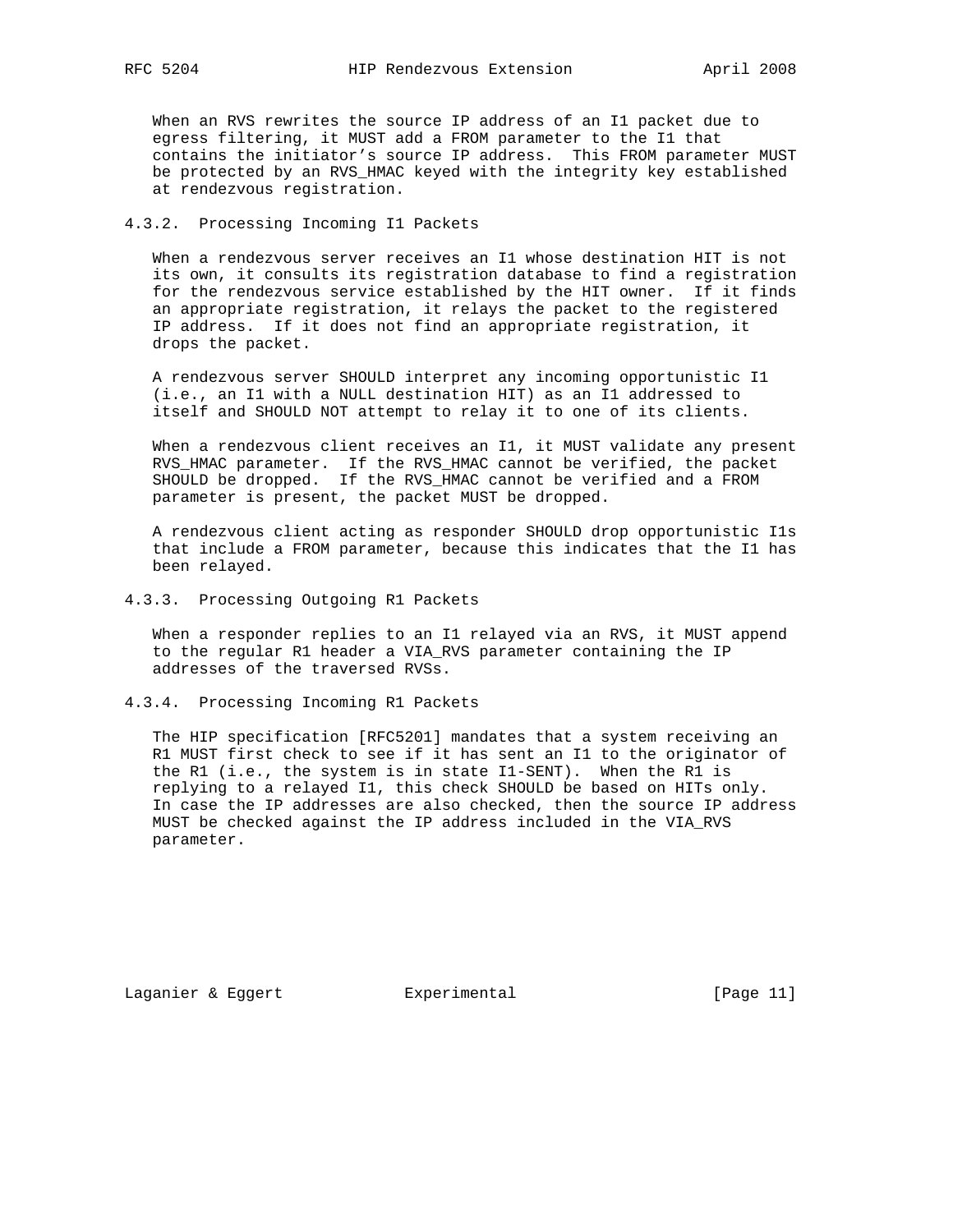# 5. Security Considerations

 This section discusses the known threats introduced by these HIP extensions and the implications on the overall security of HIP. In particular, it argues that the extensions described in this document do not introduce additional threats to the Host Identity Protocol.

 It is difficult to encompass the whole scope of threats introduced by rendezvous servers because their presence has implications both at the IP and HIP layers. In particular, these extensions might allow for redirection, amplification, and reflection attacks at the IP layer, as well as attacks on the HIP layer itself, for example, man in-the-middle attacks against the HIP base exchange.

 If an initiator has a priori knowledge of the responder's host identity when it first contacts the responder via an RVS, it has a means to verify the signatures in the HIP base exchange, which protects against man-in-the-middle attacks.

 If an initiator does not have a priori knowledge of the responder's host identity (so-called "opportunistic initiators"), it is almost impossible to defend the HIP exchange against these attacks, because the public keys exchanged cannot be authenticated. The only approach would be to mitigate hijacking threats on HIP state by requiring an R1 answering an opportunistic I1 to come from the same IP address that originally sent the I1. This procedure retains a level of security that is equivalent to what exists in the Internet today.

 However, for reasons of simplicity, this specification does not allow the establishment of a HIP association via a rendezvous server in an opportunistic manner.

6. IANA Considerations

 This section is to be interpreted according to the Guidelines for Writing an IANA Considerations Section in RFCs [RFC2434].

 This document updates the IANA Registry for HIP Parameters Types by assigning new HIP Parameter Types values for the new HIP Parameters defined in Section 4.2:

- o RVS\_HMAC (defined in Section 4.2.1)
- o FROM (defined in Section 4.2.2)
- o VIA\_RVS (defined in Section 4.2.3)

Laganier & Eggert Experimental Formula (Page 12)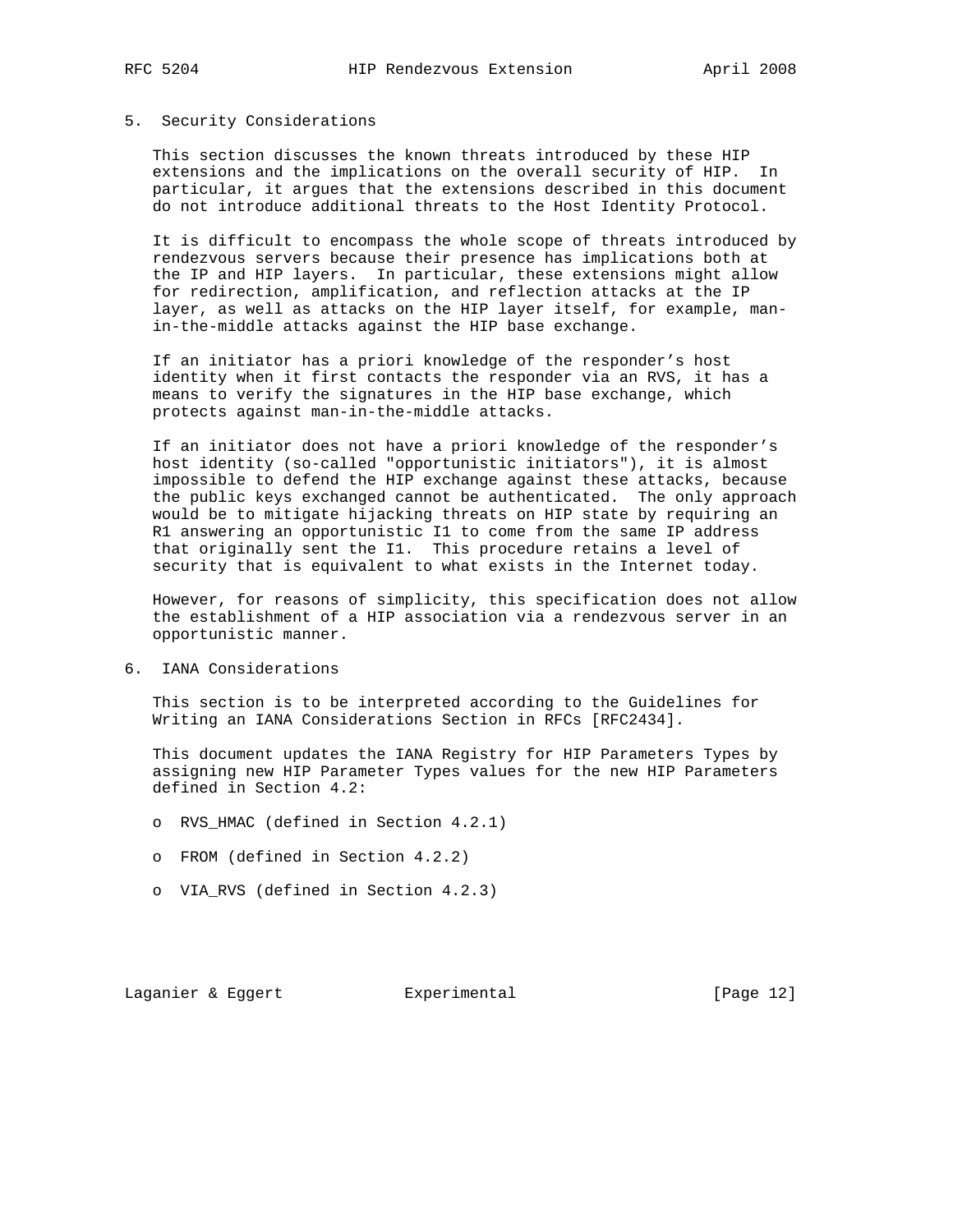This document defines an additional registration for the HIP Registration Extension [RFC5203] that allows registering with a rendezvous server for rendezvous service.

 Number Registration Type ------ ----------------- RENDEZVOUS

7. Acknowledgments

 The following people have provided thoughtful and helpful discussions and/or suggestions that have improved this document: Marcus Brunner, Tom Henderson, Miika Komu, Mika Kousa, Pekka Nikander, Justino Santos, Simon Schuetz, Tim Shepard, Kristian Slavov, Martin Stiemerling, and Juergen Quittek.

- 8. References
- 8.1. Normative References
	- [RFC1122] Braden, R., "Requirements for Internet Hosts Communication Layers", STD 3, RFC 1122, October 1989.
	- [RFC2119] Bradner, S., "Key words for use in RFCs to Indicate Requirement Levels", BCP 14, RFC 2119, March 1997.
	- [RFC2434] Narten, T. and H. Alvestrand, "Guidelines for Writing an IANA Considerations Section in RFCs", BCP 26, RFC 2434, October 1998.
	- [RFC3484] Draves, R., "Default Address Selection for Internet Protocol version 6 (IPv6)", RFC 3484, February 2003.
	- [RFC5201] Moskowitz, R., Nikander, P., Jokela, P., Ed., and T. Henderson, "Host Identity Protocol", RFC 5201, April 2008.
	- [RFC5203] Laganier, J., Koponen, T., and L. Eggert, "Host Identity Protocol (HIP) Registration Extension", RFC 5203, April 2008.
	- [RFC5205] Nikander, P. and J. Laganier, "Host Identity Protocol (HIP) Domain Name System (DNS) Extensions", RFC 5205, April 2008.

Laganier & Eggert Experimental Formula (Page 13)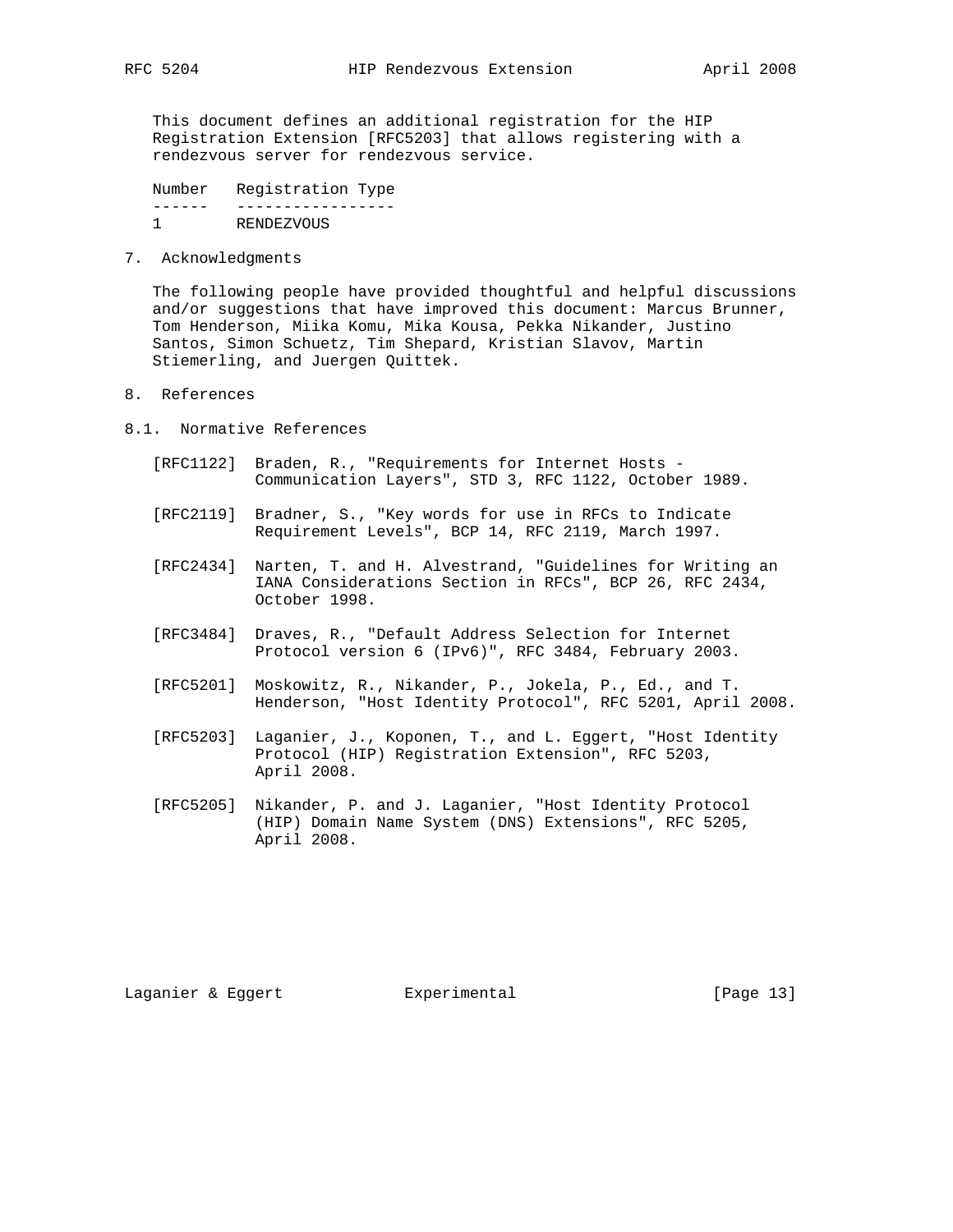## 8.2. Informative References

- [RFC2827] Ferguson, P. and D. Senie, "Network Ingress Filtering: Defeating Denial of Service Attacks which employ IP Source Address Spoofing", BCP 38, RFC 2827, May 2000.
- [RFC3013] Killalea, T., "Recommended Internet Service Provider Security Services and Procedures", BCP 46, RFC 3013, November 2000.
- [RFC4423] Moskowitz, R. and P. Nikander, "Host Identity Protocol (HIP) Architecture", RFC 4423, May 2006.
- [RFC5206] Henderson, T., Ed., "End-Host Mobility and Multihoming with the Host Identity Protocol", RFC 5206, April 2008.

## Authors' Addresses

 Julien Laganier DoCoMo Communications Laboratories Europe GmbH Landsberger Strasse 312 Munich 80687 Germany

 Phone: +49 89 56824 231 EMail: julien.ietf@laposte.net URI: http://www.docomolab-euro.com/

 Lars Eggert Nokia Research Center P.O. Box 407 Nokia Group 00045 Finland

 Phone: +358 50 48 24461 EMail: lars.eggert@nokia.com URI: http://research.nokia.com/people/lars\_eggert/